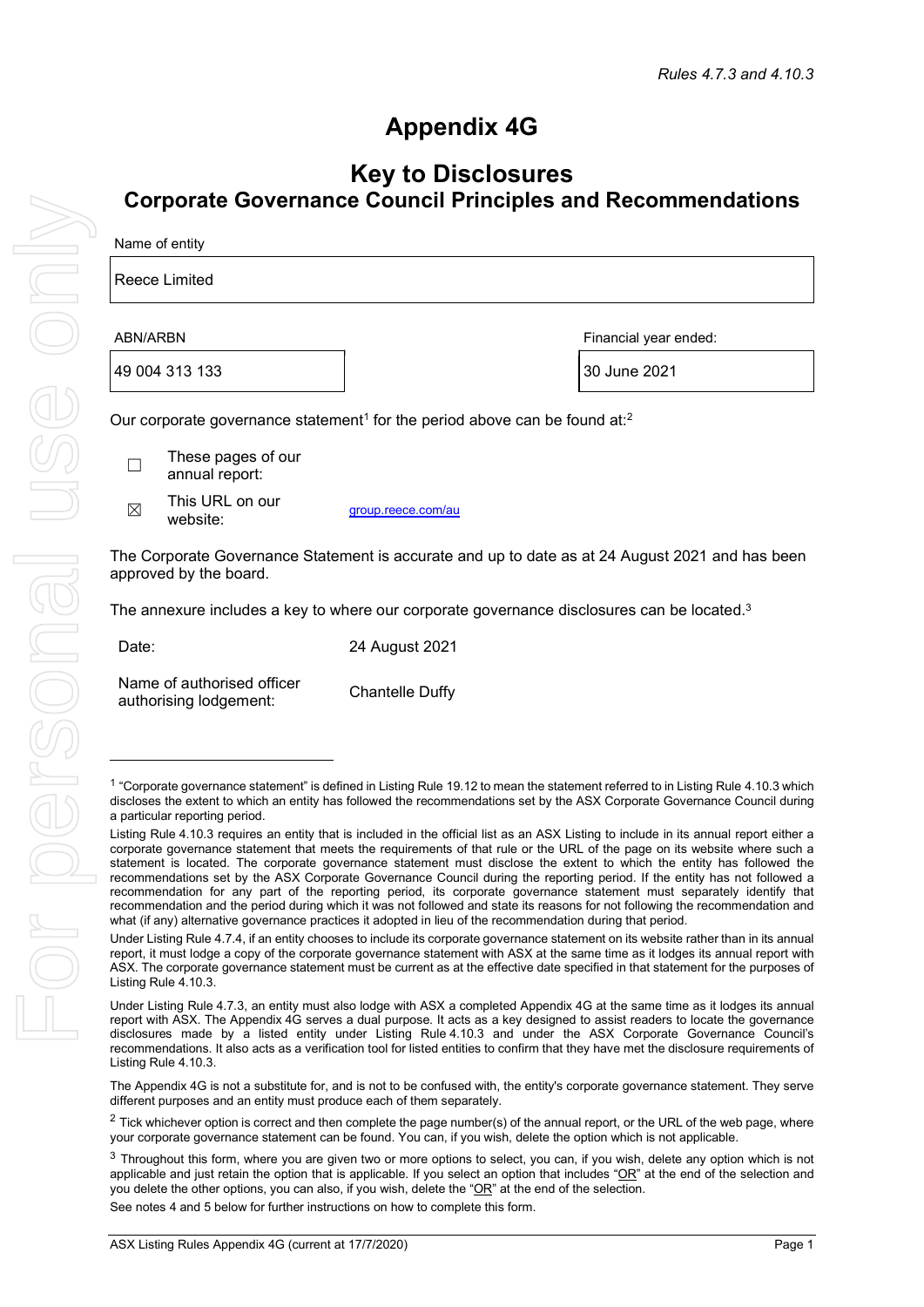## ANNEXURE – KEY TO CORPORATE GOVERNANCE DISCLOSURES

|                                                                                                                                                                                                                                                                                                                                                                                                                                                                                                                                                                                                                                                                                                                                                                                                                                                                               | <b>Corporate Governance Council recommendation</b> |                                                                                                                                                                                                                                                                                                                                                     | Where a box below is ticked, $4$ we have followed the<br>recommendation in full for the whole of the period above. We<br>have disclosed this in our Corporate Governance Statement: | Where a box below is ticked, we have NOT followed the<br>recommendation in full for the whole of the period above. Our<br>reasons for not doing so are: <sup>5</sup> |
|-------------------------------------------------------------------------------------------------------------------------------------------------------------------------------------------------------------------------------------------------------------------------------------------------------------------------------------------------------------------------------------------------------------------------------------------------------------------------------------------------------------------------------------------------------------------------------------------------------------------------------------------------------------------------------------------------------------------------------------------------------------------------------------------------------------------------------------------------------------------------------|----------------------------------------------------|-----------------------------------------------------------------------------------------------------------------------------------------------------------------------------------------------------------------------------------------------------------------------------------------------------------------------------------------------------|-------------------------------------------------------------------------------------------------------------------------------------------------------------------------------------|----------------------------------------------------------------------------------------------------------------------------------------------------------------------|
|                                                                                                                                                                                                                                                                                                                                                                                                                                                                                                                                                                                                                                                                                                                                                                                                                                                                               |                                                    | PRINCIPLE 1 - LAY SOLID FOUNDATIONS FOR MANAGEMENT AND OVERSIGHT                                                                                                                                                                                                                                                                                    |                                                                                                                                                                                     |                                                                                                                                                                      |
|                                                                                                                                                                                                                                                                                                                                                                                                                                                                                                                                                                                                                                                                                                                                                                                                                                                                               | 1.1                                                | A listed entity should have and disclose a board charter setting<br>out:<br>the respective roles and responsibilities of its board and<br>(a)<br>management; and<br>those matters expressly reserved to the board and those<br>(b)<br>delegated to management.                                                                                      |                                                                                                                                                                                     | $\boxtimes$<br>set out in our Corporate Governance Statement and the<br>Company's Board Charter is available on request.                                             |
|                                                                                                                                                                                                                                                                                                                                                                                                                                                                                                                                                                                                                                                                                                                                                                                                                                                                               | 1.2                                                | A listed entity should:<br>undertake appropriate checks before appointing a director or<br>(a)<br>senior executive or putting someone forward for election as<br>a director; and<br>provide security holders with all material information in its<br>(b)<br>possession relevant to a decision on whether or not to elect<br>or re-elect a director. | $\boxtimes$                                                                                                                                                                         |                                                                                                                                                                      |
|                                                                                                                                                                                                                                                                                                                                                                                                                                                                                                                                                                                                                                                                                                                                                                                                                                                                               | 1.3                                                | A listed entity should have a written agreement with each director<br>and senior executive setting out the terms of their appointment.                                                                                                                                                                                                              | $\boxtimes$                                                                                                                                                                         |                                                                                                                                                                      |
|                                                                                                                                                                                                                                                                                                                                                                                                                                                                                                                                                                                                                                                                                                                                                                                                                                                                               | 1.4                                                | The company secretary of a listed entity should be accountable<br>directly to the board, through the chair, on all matters to do with<br>the proper functioning of the board.                                                                                                                                                                       | $\boxtimes$                                                                                                                                                                         |                                                                                                                                                                      |
| JO                                                                                                                                                                                                                                                                                                                                                                                                                                                                                                                                                                                                                                                                                                                                                                                                                                                                            |                                                    |                                                                                                                                                                                                                                                                                                                                                     |                                                                                                                                                                                     |                                                                                                                                                                      |
| <sup>4</sup> Tick the box in this column only if you have followed the relevant recommendation in full for the whole of the period above. Where the recommendation has a disclosure obligation attached, you must insert<br>the location where that disclosure has been made, where indicated by the line with "insert location" underneath. If the disclosure in question has been made in your corporate governance statement, you<br>need only insert "our corporate governance statement". If the disclosure has been made in your annual report, you should insert the page number(s) of your annual report (eg "pages 10-12 of our annual<br>report"). If the disclosure has been made on your website, you should insert the URL of the web page where the disclosure has been made or can be accessed (eg "www.entityname.com.au/corporate<br>governance/charters/"). |                                                    |                                                                                                                                                                                                                                                                                                                                                     |                                                                                                                                                                                     |                                                                                                                                                                      |
| <sup>5</sup> If you have followed all of the Council's recommendations in full for the whole of the period above, you can, if you wish, delete this column from the form and re-format it.                                                                                                                                                                                                                                                                                                                                                                                                                                                                                                                                                                                                                                                                                    |                                                    |                                                                                                                                                                                                                                                                                                                                                     |                                                                                                                                                                                     |                                                                                                                                                                      |
|                                                                                                                                                                                                                                                                                                                                                                                                                                                                                                                                                                                                                                                                                                                                                                                                                                                                               |                                                    | ASX Listing Rules Appendix 4G (current at 17/7/2020)                                                                                                                                                                                                                                                                                                |                                                                                                                                                                                     | Page 2                                                                                                                                                               |
|                                                                                                                                                                                                                                                                                                                                                                                                                                                                                                                                                                                                                                                                                                                                                                                                                                                                               |                                                    |                                                                                                                                                                                                                                                                                                                                                     |                                                                                                                                                                                     |                                                                                                                                                                      |
|                                                                                                                                                                                                                                                                                                                                                                                                                                                                                                                                                                                                                                                                                                                                                                                                                                                                               |                                                    |                                                                                                                                                                                                                                                                                                                                                     |                                                                                                                                                                                     |                                                                                                                                                                      |
|                                                                                                                                                                                                                                                                                                                                                                                                                                                                                                                                                                                                                                                                                                                                                                                                                                                                               |                                                    |                                                                                                                                                                                                                                                                                                                                                     |                                                                                                                                                                                     |                                                                                                                                                                      |

<sup>&</sup>lt;sup>4</sup> Tick the box in this column only if you have followed the relevant recommendation in full for the whole of the period above. Where the recommendation has a disclosure obligation attached, you must insert the location where that disclosure has been made, where indicated by the line with "insert location" underneath. If the disclosure in question has been made in your corporate governance statement, you need only insert "our corporate governance statement". If the disclosure has been made in your annual report, you should insert the page number(s) of your annual report (eg "pages 10-12 of our annual report"). If the disclosure has been made on your website, you should insert the URL of the web page where the disclosure has been made or can be accessed (eg "www.entityname.com.au/corporate governance/charters/").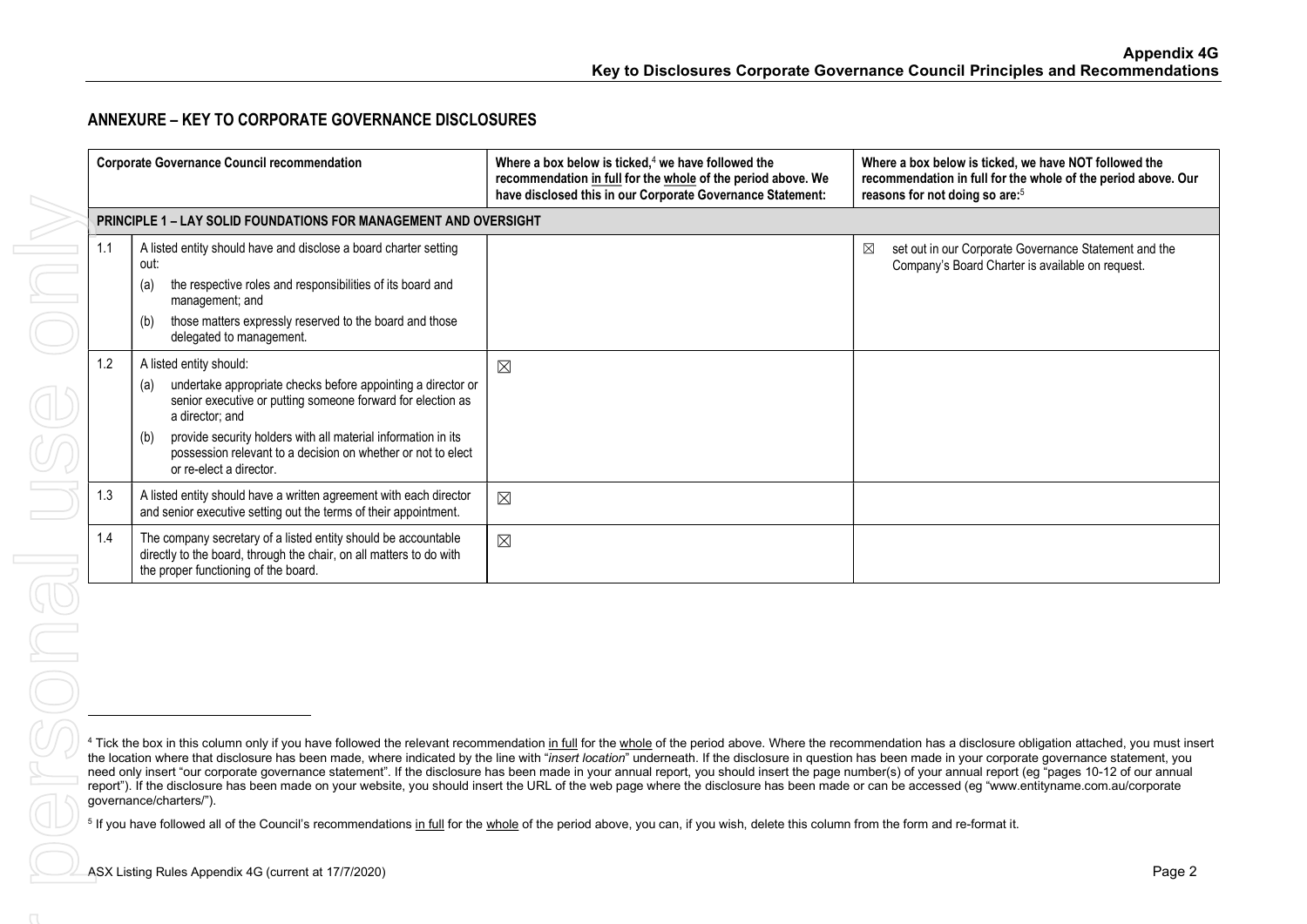| <b>Corporate Governance Council recommendation</b>                                                                                                                                                                                                                                                                                                                                                                                                                                                                                                                                                                                                                                                                                                                                                                                                                                                                                                                                                                                                                                                                                                                                                                                                                         | Where a box below is ticked. $4$ we have followed the<br>recommendation in full for the whole of the period above. We<br>have disclosed this in our Corporate Governance Statement:             | Where a box below is ticked, we have NOT followed the<br>recommendation in full for the whole of the period above. Our<br>reasons for not doing so are: <sup>5</sup>                                                                                                                                                                                                                                                                                                           |
|----------------------------------------------------------------------------------------------------------------------------------------------------------------------------------------------------------------------------------------------------------------------------------------------------------------------------------------------------------------------------------------------------------------------------------------------------------------------------------------------------------------------------------------------------------------------------------------------------------------------------------------------------------------------------------------------------------------------------------------------------------------------------------------------------------------------------------------------------------------------------------------------------------------------------------------------------------------------------------------------------------------------------------------------------------------------------------------------------------------------------------------------------------------------------------------------------------------------------------------------------------------------------|-------------------------------------------------------------------------------------------------------------------------------------------------------------------------------------------------|--------------------------------------------------------------------------------------------------------------------------------------------------------------------------------------------------------------------------------------------------------------------------------------------------------------------------------------------------------------------------------------------------------------------------------------------------------------------------------|
| 1.5<br>A listed entity should:<br>have and disclose a diversity policy;<br>(a)<br>through its board or a committee of the board set<br>(b)<br>measurable objectives for achieving gender diversity in the<br>composition of its board, senior executives and workforce<br>generally; and<br>disclose in relation to each reporting period:<br>(c)<br>the measurable objectives set for that period to<br>(1)<br>achieve gender diversity;<br>the entity's progress towards achieving those<br>(2)<br>objectives; and<br>either:<br>(3)<br>the respective proportions of men and women<br>(A)<br>on the board, in senior executive positions and<br>across the whole workforce (including how the<br>entity has defined "senior executive" for these<br>purposes); or<br>if the entity is a "relevant employer" under the<br>(B)<br>Workplace Gender Equality Act, the entity's<br>most recent "Gender Equality Indicators", as<br>defined in and published under that Act.<br>If the entity was in the S&P / ASX 300 Index at the<br>commencement of the reporting period, the measurable objective<br>for achieving gender diversity in the composition of its board<br>should be to have not less than 30% of its directors of each<br>gender within a specified period. | $\boxtimes$ 1.5(a) and (c)(B)<br>and we have disclosed a copy of our diversity policy at:<br>in our Corporate Governance Statement, our Annual Report and on<br>our website: group.reece.com/au | ⊠<br>set out in our Corporate Governance Statement in reference to<br>1.5 (b) and 1.5 (c) we have not established measurable<br>objectives for achieving gender diversity in the composition of<br>the board, senior executives or workforce generally<br>The Company was in the S&P / ASX 300 Index at the<br>commencement of the reporting period and the Company does not<br>have a measurable objective for achieving gender diversity in the<br>composition of the Board. |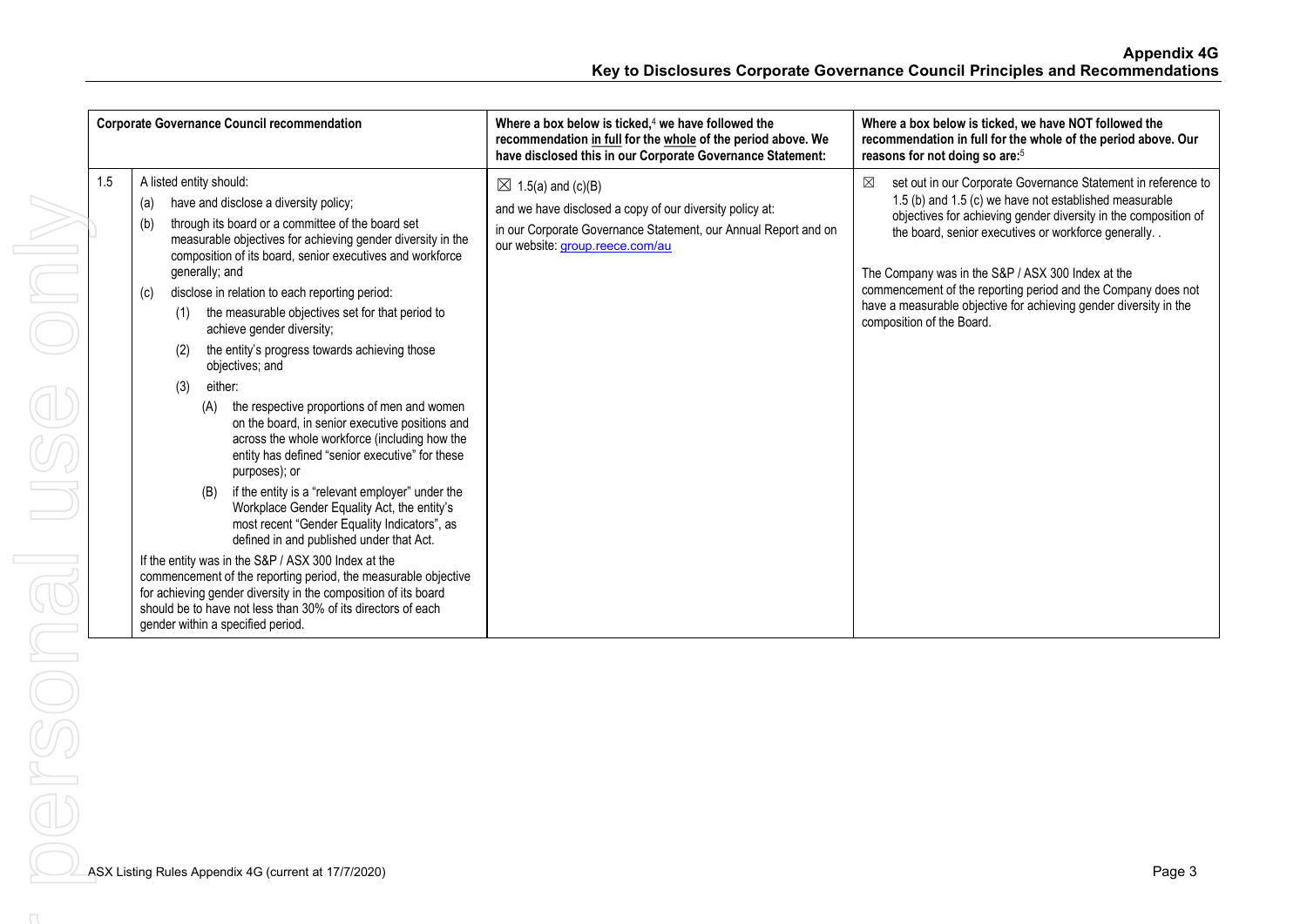|     | <b>Corporate Governance Council recommendation</b>                                                                                                                                                                                                                                                                                                      | Where a box below is ticked, $4$ we have followed the<br>recommendation in full for the whole of the period above. We<br>have disclosed this in our Corporate Governance Statement:                                                                                                                        | Where a box below is ticked, we have NOT followed the<br>recommendation in full for the whole of the period above. Our<br>reasons for not doing so are: <sup>5</sup> |
|-----|---------------------------------------------------------------------------------------------------------------------------------------------------------------------------------------------------------------------------------------------------------------------------------------------------------------------------------------------------------|------------------------------------------------------------------------------------------------------------------------------------------------------------------------------------------------------------------------------------------------------------------------------------------------------------|----------------------------------------------------------------------------------------------------------------------------------------------------------------------|
| 1.6 | A listed entity should:<br>have and disclose a process for periodically evaluating the<br>(a)<br>performance of the board, its committees and individual<br>directors; and<br>disclose for each reporting period whether a performance<br>(b)<br>evaluation has been undertaken in accordance with that<br>process during or in respect of that period. | $\boxtimes$<br>and we have disclosed the evaluation process referred to in<br>paragraph (a) at:<br>in our Corporate Governance Statement.<br>and whether a performance evaluation was undertaken for the<br>reporting period in accordance with that process at:<br>in our Corporate Governance Statement. |                                                                                                                                                                      |
| 1.7 | A listed entity should:<br>have and disclose a process for evaluating the performance<br>(a)<br>of its senior executives at least once every reporting period;<br>and<br>disclose for each reporting period whether a performance<br>(b)<br>evaluation has been undertaken in accordance with that<br>process during or in respect of that period.      | $\boxtimes$<br>and we have disclosed the evaluation process referred to in<br>paragraph (a) at:<br>in our Corporate Governance Statement.<br>and whether a performance evaluation was undertaken for the<br>reporting period in accordance with that process at:<br>in our Corporate Governance Statement  |                                                                                                                                                                      |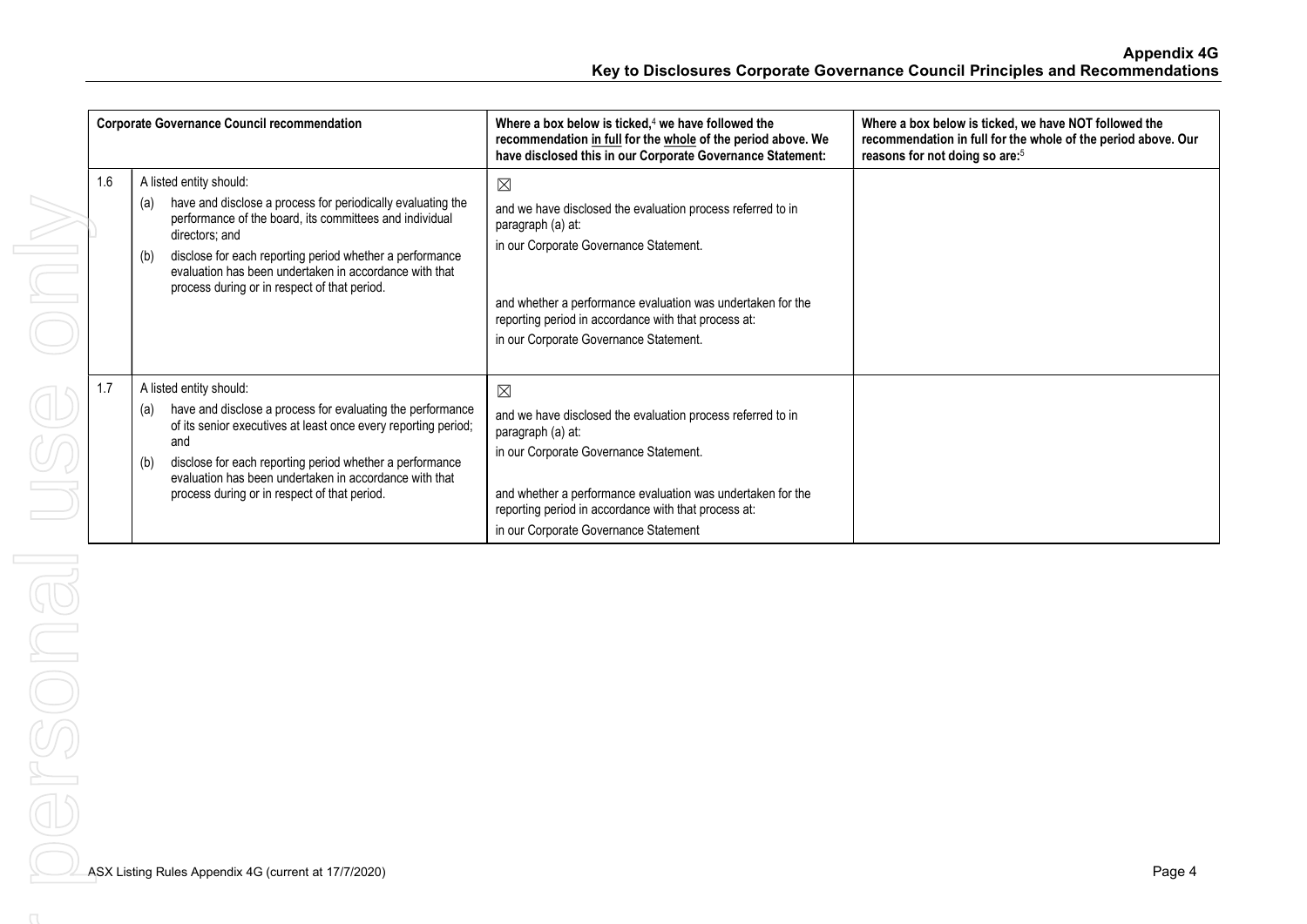Appendix 4G Key to Disclosures Corporate Governance Council Principles and Recommendations

|     | <b>Corporate Governance Council recommendation</b>                                                                                                                                                                                                                                                                                                                                                                                                                                                                                                                                                                                                                                                                                                                                                                                                                                 | Where a box below is ticked, $4$ we have followed the<br>recommendation in full for the whole of the period above. We<br>have disclosed this in our Corporate Governance Statement:                                                                                                                                                                                                           | Where a box below is ticked, we have NOT followed the<br>recommendation in full for the whole of the period above. Our<br>reasons for not doing so are: <sup>5</sup>                                                                                               |  |
|-----|------------------------------------------------------------------------------------------------------------------------------------------------------------------------------------------------------------------------------------------------------------------------------------------------------------------------------------------------------------------------------------------------------------------------------------------------------------------------------------------------------------------------------------------------------------------------------------------------------------------------------------------------------------------------------------------------------------------------------------------------------------------------------------------------------------------------------------------------------------------------------------|-----------------------------------------------------------------------------------------------------------------------------------------------------------------------------------------------------------------------------------------------------------------------------------------------------------------------------------------------------------------------------------------------|--------------------------------------------------------------------------------------------------------------------------------------------------------------------------------------------------------------------------------------------------------------------|--|
|     | <b>PRINCIPLE 2 - STRUCTURE THE BOARD TO BE EFFECTIVE AND ADD VALUE</b>                                                                                                                                                                                                                                                                                                                                                                                                                                                                                                                                                                                                                                                                                                                                                                                                             |                                                                                                                                                                                                                                                                                                                                                                                               |                                                                                                                                                                                                                                                                    |  |
| 2.1 | The board of a listed entity should:<br>have a nomination committee which:<br>(a)<br>has at least three members, a majority of whom are<br>(1)<br>independent directors; and<br>is chaired by an independent director,<br>(2)<br>and disclose:<br>the charter of the committee:<br>(3)<br>the members of the committee; and<br>(4)<br>as at the end of each reporting period, the number<br>(5)<br>of times the committee met throughout the period<br>and the individual attendances of the members at<br>those meetings; or<br>if it does not have a nomination committee, disclose that<br>(b)<br>fact and the processes it employs to address board<br>succession issues and to ensure that the board has the<br>appropriate balance of skills, knowledge, experience,<br>independence and diversity to enable it to discharge its<br>duties and responsibilities effectively. | We have disclosed the fact that we do not have a nomination<br>committee and the processes we employ to address board<br>succession issues and to ensure that the board has the appropriate<br>balance of skills, knowledge, experience, independence and<br>diversity to enable it to discharge its duties and responsibilities<br>effectively at:<br>in our Corporate Governance Statement. | ⊠<br>set out in our Corporate Governance Statement this role is<br>undertaken by the Board and disclosed in our Corporate<br>Governance Statement.<br>$OR$<br>we are an externally managed entity and this recommendation<br>$\Box$<br>is therefore not applicable |  |
| 2.2 | A listed entity should have and disclose a board skills matrix<br>setting out the mix of skills that the board currently has or is<br>looking to achieve in its membership.                                                                                                                                                                                                                                                                                                                                                                                                                                                                                                                                                                                                                                                                                                        | $\boxtimes$<br>and we have disclosed our board skills matrix at:<br>in our Corporate Governance Statement.                                                                                                                                                                                                                                                                                    |                                                                                                                                                                                                                                                                    |  |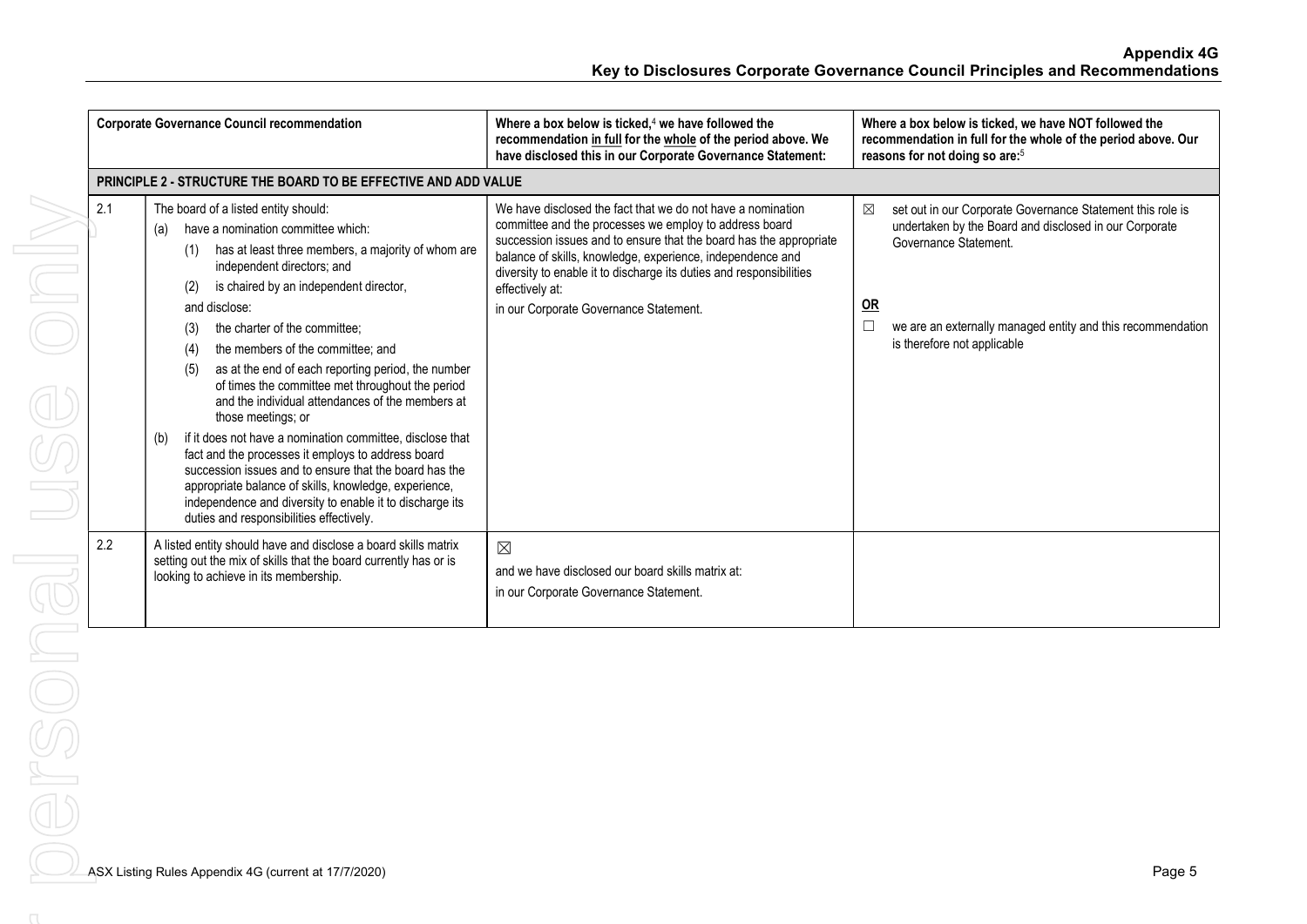|     | <b>Corporate Governance Council recommendation</b>                                                                                                                                                                                                                                                                                                                                                                                                                                                                                        | Where a box below is ticked, $4$ we have followed the<br>recommendation in full for the whole of the period above. We<br>have disclosed this in our Corporate Governance Statement:                                                                                                                                                                                                                     | Where a box below is ticked, we have NOT followed the<br>recommendation in full for the whole of the period above. Our<br>reasons for not doing so are: <sup>5</sup> |
|-----|-------------------------------------------------------------------------------------------------------------------------------------------------------------------------------------------------------------------------------------------------------------------------------------------------------------------------------------------------------------------------------------------------------------------------------------------------------------------------------------------------------------------------------------------|---------------------------------------------------------------------------------------------------------------------------------------------------------------------------------------------------------------------------------------------------------------------------------------------------------------------------------------------------------------------------------------------------------|----------------------------------------------------------------------------------------------------------------------------------------------------------------------|
| 2.3 | A listed entity should disclose:<br>the names of the directors considered by the board to be<br>(a)<br>independent directors;<br>if a director has an interest, position, affiliation or<br>(b)<br>relationship of the type described in Box 2.3 but the board<br>is of the opinion that it does not compromise the<br>independence of the director, the nature of the interest,<br>position or relationship in question and an explanation of<br>why the board is of that opinion; and<br>the length of service of each director.<br>(c) | $\boxtimes$<br>and we have disclosed the names of the directors considered by the<br>board to be independent directors at:<br>in our Corporate Governance Statement.<br>and, where applicable, the information referred to in paragraph (b)<br>at:<br>[insert location]<br>and the length of service of each director at:<br>in our Corporate Governance Statement and page 46 of the Annual<br>Report. |                                                                                                                                                                      |
| 2.4 | A majority of the board of a listed entity should be independent<br>directors.                                                                                                                                                                                                                                                                                                                                                                                                                                                            |                                                                                                                                                                                                                                                                                                                                                                                                         | set out in our Corporate Governance Statement OR<br>⊠                                                                                                                |
| 2.5 | The chair of the board of a listed entity should be an<br>independent director and, in particular, should not be the same<br>person as the CEO of the entity.                                                                                                                                                                                                                                                                                                                                                                             |                                                                                                                                                                                                                                                                                                                                                                                                         | set out in our Corporate Governance Statement OR<br>⊠                                                                                                                |
| 2.6 | A listed entity should have a program for inducting new<br>directors and for periodically reviewing whether there is a need<br>for existing directors to undertake professional development to<br>maintain the skills and knowledge needed to perform their role<br>as directors effectively.                                                                                                                                                                                                                                             | $\boxtimes$                                                                                                                                                                                                                                                                                                                                                                                             |                                                                                                                                                                      |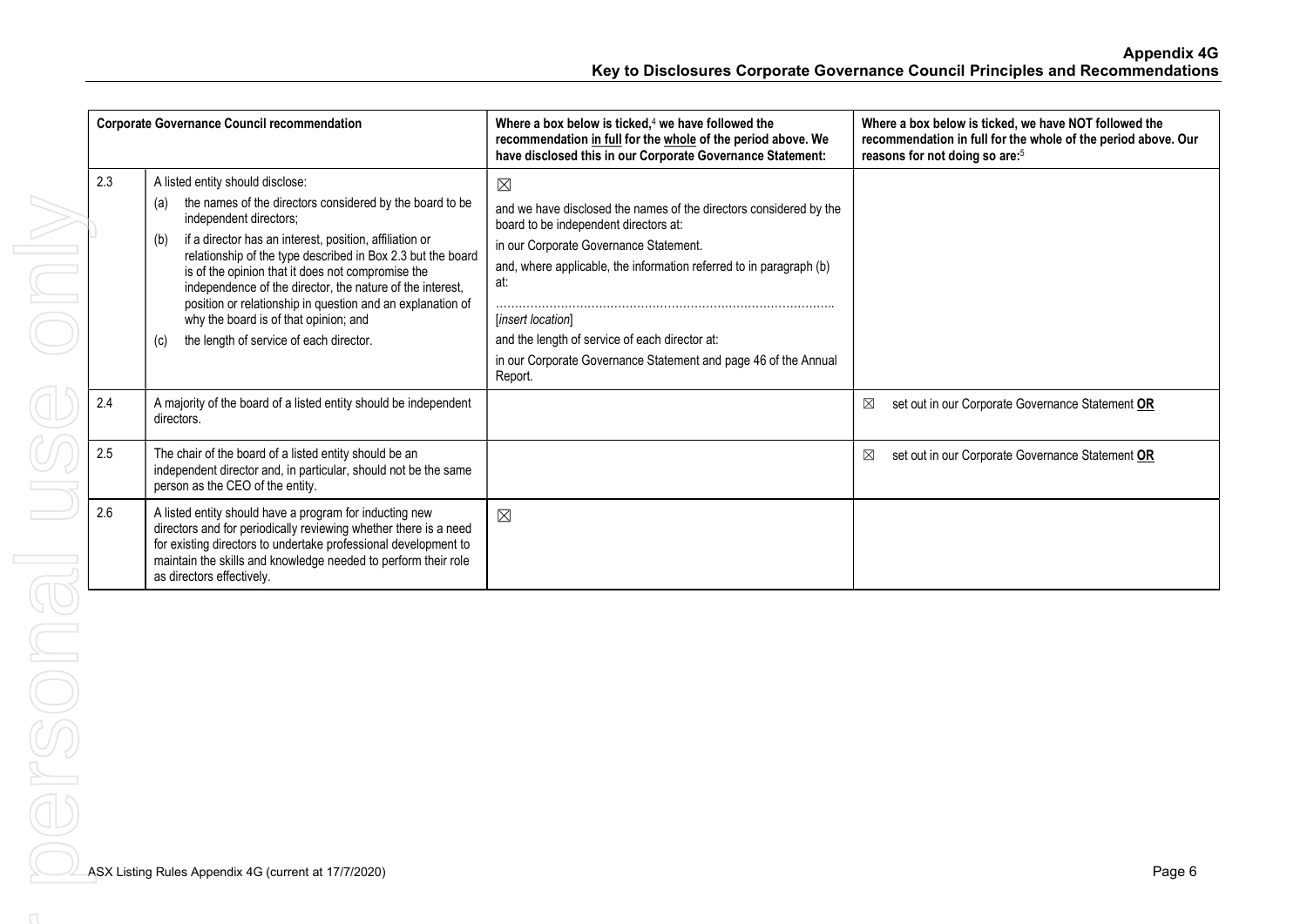Appendix 4G Key to Disclosures Corporate Governance Council Principles and Recommendations

|     | <b>Corporate Governance Council recommendation</b>                                                                                                                                                                                                 | Where a box below is ticked, $4$ we have followed the<br>recommendation in full for the whole of the period above. We<br>have disclosed this in our Corporate Governance Statement: | Where a box below is ticked, we have NOT followed the<br>recommendation in full for the whole of the period above. Our<br>reasons for not doing so are: <sup>5</sup> |  |
|-----|----------------------------------------------------------------------------------------------------------------------------------------------------------------------------------------------------------------------------------------------------|-------------------------------------------------------------------------------------------------------------------------------------------------------------------------------------|----------------------------------------------------------------------------------------------------------------------------------------------------------------------|--|
|     | PRINCIPLE 3 - INSTIL A CULTURE OF ACTING LAWFULLY, ETHICALLY AND RESPONSIBLY                                                                                                                                                                       |                                                                                                                                                                                     |                                                                                                                                                                      |  |
| 3.1 | A listed entity should articulate and disclose its values.                                                                                                                                                                                         | $\boxtimes$<br>and we have disclosed our values at:<br>in our Corporate Governance Statement, our Annual Report and on<br>our website: group.reece.com/au                           |                                                                                                                                                                      |  |
| 3.2 | A listed entity should:<br>have and disclose a code of conduct for its directors.<br>(a)<br>senior executives and employees; and<br>ensure that the board or a committee of the board is<br>(b)<br>informed of any material breaches of that code. | $\boxtimes$<br>and we have disclosed our code of conduct at:<br>in our Corporate Governance Statement, on our website:<br>www.group.reece.com/au and in our Annual Report.          |                                                                                                                                                                      |  |
| 3.3 | A listed entity should:<br>have and disclose a whistleblower policy; and<br>(a)<br>ensure that the board or a committee of the board is<br>(b)<br>informed of any material incidents reported under that<br>policy.                                | $\boxtimes$<br>and we have disclosed our whistleblower policy at:<br>in our Corporate Governance Statement.                                                                         | set out in our Corporate Governance Statement in reference to<br>⊠<br>disclosure of the whistleblower policy, as noted it is available<br>on request.                |  |
| 3.4 | A listed entity should:<br>have and disclose an anti-bribery and corruption policy;<br>(a)<br>and<br>ensure that the board or committee of the board is<br>(b)<br>informed of any material breaches of that policy.                                | $\Box$                                                                                                                                                                              | ⊠<br>set out in our Corporate Governance Statement in reference to<br>disclosure of the anti-bribery and corruption policy, as noted it<br>is available on request.  |  |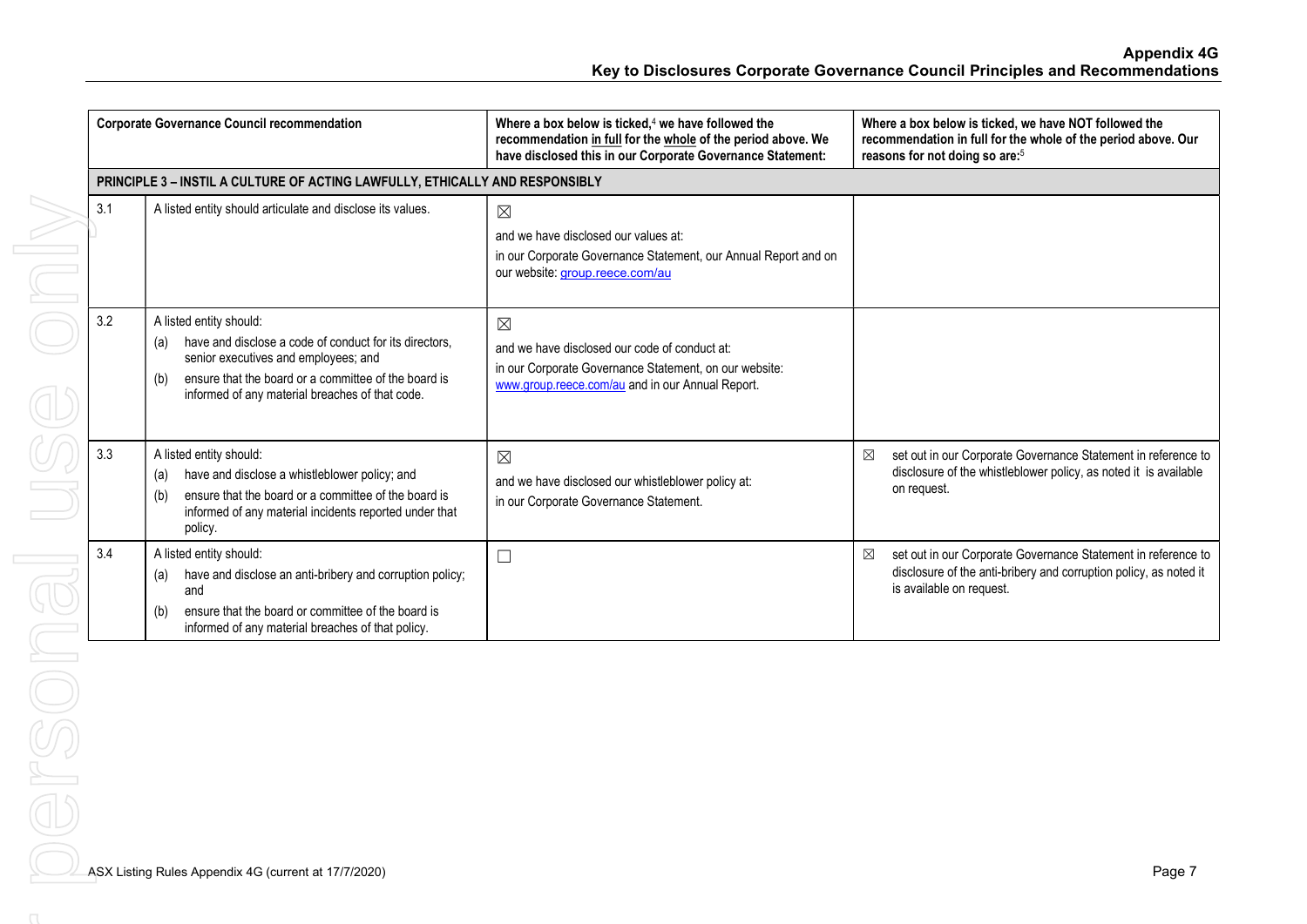| <b>Corporate Governance Council recommendation</b> |                                                                   |                                 |                                                                                                                                                                                                                                                                                                                                                                                                                                                                                                                                                                                                                                                                                                                                                                                                                                                                                                                             | Where a box below is ticked, $4$ we have followed the<br>recommendation in full for the whole of the period above. We<br>have disclosed this in our Corporate Governance Statement:                                 |   | Where a box below is ticked, we have NOT followed the<br>recommendation in full for the whole of the period above. Our<br>reasons for not doing so are: <sup>5</sup>  |
|----------------------------------------------------|-------------------------------------------------------------------|---------------------------------|-----------------------------------------------------------------------------------------------------------------------------------------------------------------------------------------------------------------------------------------------------------------------------------------------------------------------------------------------------------------------------------------------------------------------------------------------------------------------------------------------------------------------------------------------------------------------------------------------------------------------------------------------------------------------------------------------------------------------------------------------------------------------------------------------------------------------------------------------------------------------------------------------------------------------------|---------------------------------------------------------------------------------------------------------------------------------------------------------------------------------------------------------------------|---|-----------------------------------------------------------------------------------------------------------------------------------------------------------------------|
|                                                    | <b>PRINCIPLE 4 - SAFEGUARD THE INTEGRITY OF CORPORATE REPORTS</b> |                                 |                                                                                                                                                                                                                                                                                                                                                                                                                                                                                                                                                                                                                                                                                                                                                                                                                                                                                                                             |                                                                                                                                                                                                                     |   |                                                                                                                                                                       |
| 4.1                                                | (a)<br>(b)                                                        | (1)<br>(2)<br>(3)<br>(4)<br>(5) | The board of a listed entity should:<br>have an audit committee which:<br>has at least three members, all of whom are non-<br>executive directors and a majority of whom are<br>independent directors; and<br>is chaired by an independent director, who is not<br>the chair of the board.<br>and disclose:<br>the charter of the committee;<br>the relevant qualifications and experience of the<br>members of the committee; and<br>in relation to each reporting period, the number of<br>times the committee met throughout the period and<br>the individual attendances of the members at those<br>meetings; or<br>if it does not have an audit committee, disclose that fact<br>and the processes it employs that independently verify<br>and safeguard the integrity of its corporate reporting,<br>including the processes for the appointment and removal<br>of the external auditor and the rotation of the audit | $\boxtimes$<br>and we have disclosed a copy of the charter of the committee at:<br>and the information referred to in paragraphs (4) and (5) at:<br>in our Corporate Governance Statement and in our Annual Report. | ⊠ | set out in our Corporate Governance Statement in reference to<br>4.1 (3) we have not disclosed the Audit and Risk Committee<br>charter which is available on request. |
| 4.2                                                |                                                                   |                                 | engagement partner.<br>The board of a listed entity should, before it approves the<br>entity's financial statements for a financial period, receive from<br>its CEO and CFO a declaration that, in their opinion, the<br>financial records of the entity have been properly maintained<br>and that the financial statements comply with the appropriate<br>accounting standards and give a true and fair view of the<br>financial position and performance of the entity and that the<br>opinion has been formed on the basis of a sound system of risk<br>management and internal control which is operating effectively.                                                                                                                                                                                                                                                                                                  | $\boxtimes$                                                                                                                                                                                                         |   |                                                                                                                                                                       |
| 4.3                                                |                                                                   |                                 | A listed entity should disclose its process to verify the integrity<br>of any periodic corporate report it releases to the market that is<br>not audited or reviewed by an external auditor.                                                                                                                                                                                                                                                                                                                                                                                                                                                                                                                                                                                                                                                                                                                                | $\boxtimes$                                                                                                                                                                                                         |   |                                                                                                                                                                       |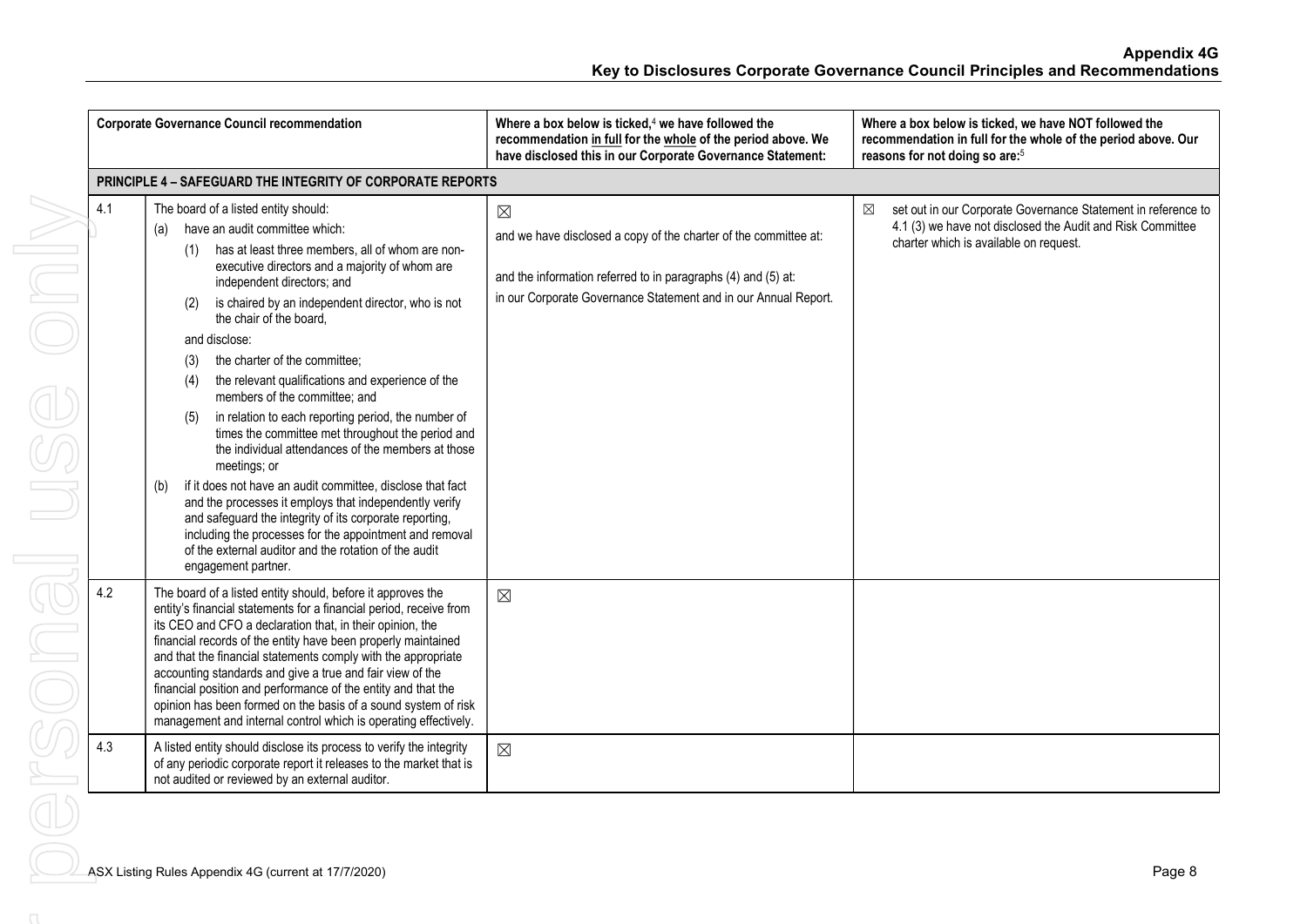|     | <b>Corporate Governance Council recommendation</b>                                                                                                                                                                 | Where a box below is ticked, $4$ we have followed the<br>recommendation in full for the whole of the period above. We<br>have disclosed this in our Corporate Governance Statement: | Where a box below is ticked, we have NOT followed the<br>recommendation in full for the whole of the period above. Our<br>reasons for not doing so are: <sup>5</sup> |
|-----|--------------------------------------------------------------------------------------------------------------------------------------------------------------------------------------------------------------------|-------------------------------------------------------------------------------------------------------------------------------------------------------------------------------------|----------------------------------------------------------------------------------------------------------------------------------------------------------------------|
|     | <b>PRINCIPLE 5 - MAKE TIMELY AND BALANCED DISCLOSURE</b>                                                                                                                                                           |                                                                                                                                                                                     |                                                                                                                                                                      |
| 5.1 | A listed entity should have and disclose a written policy for<br>complying with its continuous disclosure obligations under<br>listing rule 3.1.                                                                   | $\boxtimes$<br>and we have disclosed our continuous disclosure compliance policy<br>at:<br>in our Corporate Governance Statement.                                                   | set out in our Corporate Governance Statement in reference to<br>$\boxtimes$<br>disclosure of the continuous policy, as noted it is available on<br>request.         |
| 5.2 | A listed entity should ensure that its board receives copies of all<br>material market announcements promptly after they have been<br>made.                                                                        | $\boxtimes$                                                                                                                                                                         |                                                                                                                                                                      |
| 5.3 | A listed entity that gives a new and substantive investor or<br>analyst presentation should release a copy of the presentation<br>materials on the ASX Market Announcements Platform ahead<br>of the presentation. | $\boxtimes$                                                                                                                                                                         |                                                                                                                                                                      |
|     | PRINCIPLE 6 - RESPECT THE RIGHTS OF SECURITY HOLDERS                                                                                                                                                               |                                                                                                                                                                                     |                                                                                                                                                                      |
| 6.1 | A listed entity should provide information about itself and its<br>governance to investors via its website.                                                                                                        | $\boxtimes$<br>and we have disclosed information about us and our governance on<br>our website at:<br>www.group.reece.com/au/investor-centre                                        |                                                                                                                                                                      |
| 6.2 | A listed entity should have an investor relations program that<br>facilitates effective two-way communication with investors.                                                                                      | $\times$                                                                                                                                                                            |                                                                                                                                                                      |
| 6.3 | A listed entity should disclose how it facilitates and encourages<br>participation at meetings of security holders.                                                                                                | $\boxtimes$<br>and we have disclosed how we facilitate and encourage participation<br>at meetings of security holders at:<br>in our Corporate Governance Statement.                 |                                                                                                                                                                      |
| 6.4 | A listed entity should ensure that all substantive resolutions at a<br>meeting of security holders are decided by a poll rather than by<br>a show of hands.                                                        | $\boxtimes$                                                                                                                                                                         |                                                                                                                                                                      |
| 6.5 | A listed entity should give security holders the option to receive<br>communications from, and send communications to, the entity<br>and its security registry electronically.                                     | $\boxtimes$                                                                                                                                                                         |                                                                                                                                                                      |
|     | ASX Listing Rules Appendix 4G (current at 17/7/2020)                                                                                                                                                               |                                                                                                                                                                                     | Page 9                                                                                                                                                               |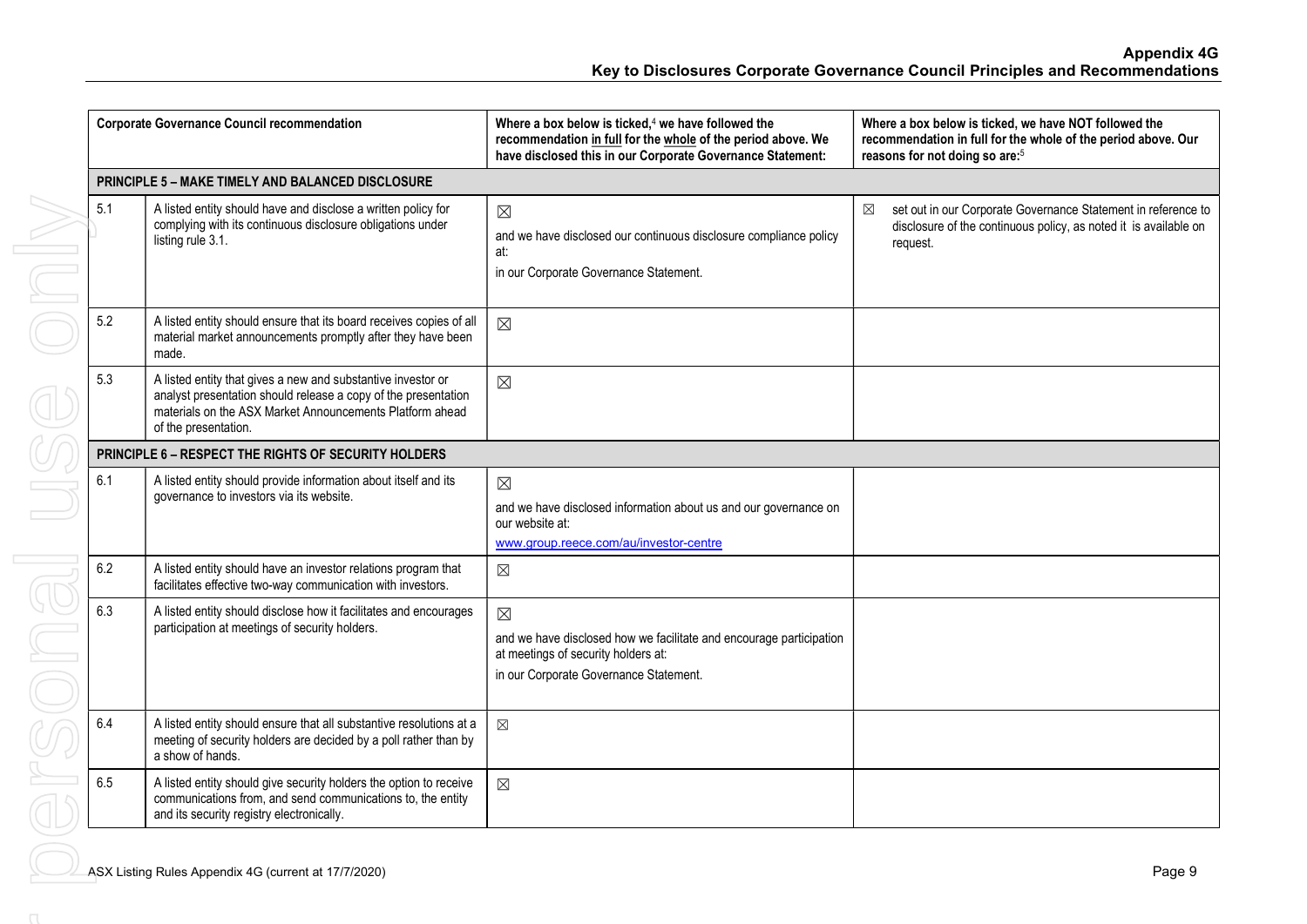| <b>Corporate Governance Council recommendation</b> |                                                                                                                                                                                                                                                                                                                                                                                                                                                                                                                                                                                                                                                                                                                                                                              | Where a box below is ticked, <sup>4</sup> we have followed the<br>recommendation in full for the whole of the period above. We<br>have disclosed this in our Corporate Governance Statement:                                                                                                                                                                                      | Where a box below is ticked, we have NOT followed the<br>recommendation in full for the whole of the period above. Our<br>reasons for not doing so are: <sup>5</sup>    |
|----------------------------------------------------|------------------------------------------------------------------------------------------------------------------------------------------------------------------------------------------------------------------------------------------------------------------------------------------------------------------------------------------------------------------------------------------------------------------------------------------------------------------------------------------------------------------------------------------------------------------------------------------------------------------------------------------------------------------------------------------------------------------------------------------------------------------------------|-----------------------------------------------------------------------------------------------------------------------------------------------------------------------------------------------------------------------------------------------------------------------------------------------------------------------------------------------------------------------------------|-------------------------------------------------------------------------------------------------------------------------------------------------------------------------|
|                                                    | <b>PRINCIPLE 7 - RECOGNISE AND MANAGE RISK</b>                                                                                                                                                                                                                                                                                                                                                                                                                                                                                                                                                                                                                                                                                                                               |                                                                                                                                                                                                                                                                                                                                                                                   |                                                                                                                                                                         |
| 7.1                                                | The board of a listed entity should:<br>have a committee or committees to oversee risk, each of<br>(a)<br>which:<br>has at least three members, a majority of whom are<br>(1)<br>independent directors; and<br>is chaired by an independent director,<br>(2)<br>and disclose:<br>the charter of the committee;<br>(3)<br>the members of the committee; and<br>(4)<br>as at the end of each reporting period, the number<br>(5)<br>of times the committee met throughout the period<br>and the individual attendances of the members at<br>those meetings; or<br>if it does not have a risk committee or committees that<br>(b)<br>satisfy (a) above, disclose that fact and the processes it<br>employs for overseeing the entity's risk management<br>framework.            | $\boxtimes$<br>and we have disclosed a copy of the charter of the committee at:<br>in our Corporate Governance Statement. The Company has a Audit<br>and Risk Committee which manages risk.<br>and the information referred to in paragraphs (4) and (5) at:<br>in our Corporate Governance Statement.                                                                            | ⊠<br>set out in our Corporate Governance Statement in reference to<br>7.1 (3) have not disclosed the Audit and Risk Committee<br>charter which is available on request. |
| 7.2<br>7.3                                         | The board or a committee of the board should:<br>review the entity's risk management framework at least<br>(a)<br>annually to satisfy itself that it continues to be sound and<br>that the entity is operating with due regard to the risk<br>appetite set by the board; and<br>disclose, in relation to each reporting period, whether<br>(b)<br>such a review has taken place.<br>A listed entity should disclose:<br>if it has an internal audit function, how the function is<br>(a)<br>structured and what role it performs; or<br>if it does not have an internal audit function, that fact and<br>(b)<br>the processes it employs for evaluating and continually<br>improving the effectiveness of its governance, risk<br>management and internal control processes. | $\boxtimes$<br>and we have disclosed whether a review of the entity's risk<br>management framework was undertaken during the reporting period<br>at:<br>in our Corporate Governance Statement and our Annual Report.<br>$\boxtimes$<br>We have disclosed how our internal audit function is structured and<br>what role it performs at:<br>in our Corporate Governance Statement. |                                                                                                                                                                         |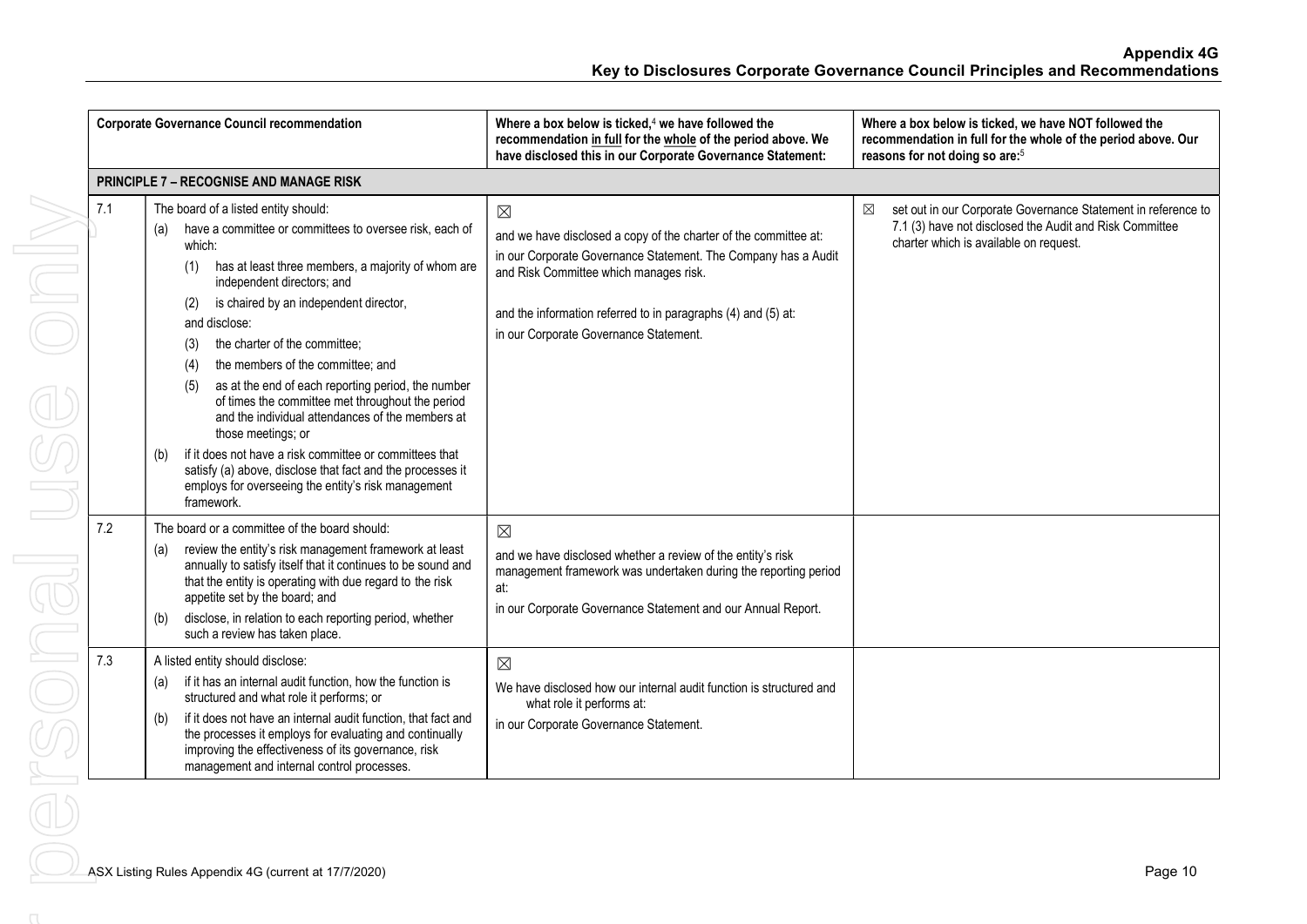| <b>Corporate Governance Council recommendation</b>                                                                                                                                   | Where a box below is ticked, $4$ we have followed the<br>recommendation in full for the whole of the period above. We<br>have disclosed this in our Corporate Governance Statement:                                                                                                                                     | Where a box below is ticked, we have NOT followed the<br>recommendation in full for the whole of the period above. Our<br>reasons for not doing so are: <sup>5</sup> |
|--------------------------------------------------------------------------------------------------------------------------------------------------------------------------------------|-------------------------------------------------------------------------------------------------------------------------------------------------------------------------------------------------------------------------------------------------------------------------------------------------------------------------|----------------------------------------------------------------------------------------------------------------------------------------------------------------------|
| 7.4<br>A listed entity should disclose whether it has any material<br>exposure to environmental or social risks and, if it does, how it<br>manages or intends to manage those risks. | $\boxtimes$<br>and we have disclosed whether we have any material exposure to<br>environmental and social risks at:<br>in our Corporate Governance Statement and our Annual Report.<br>and, if we do, how we manage or intend to manage those risks at:<br>in our Corporate Governance Statement and our Annual Report. |                                                                                                                                                                      |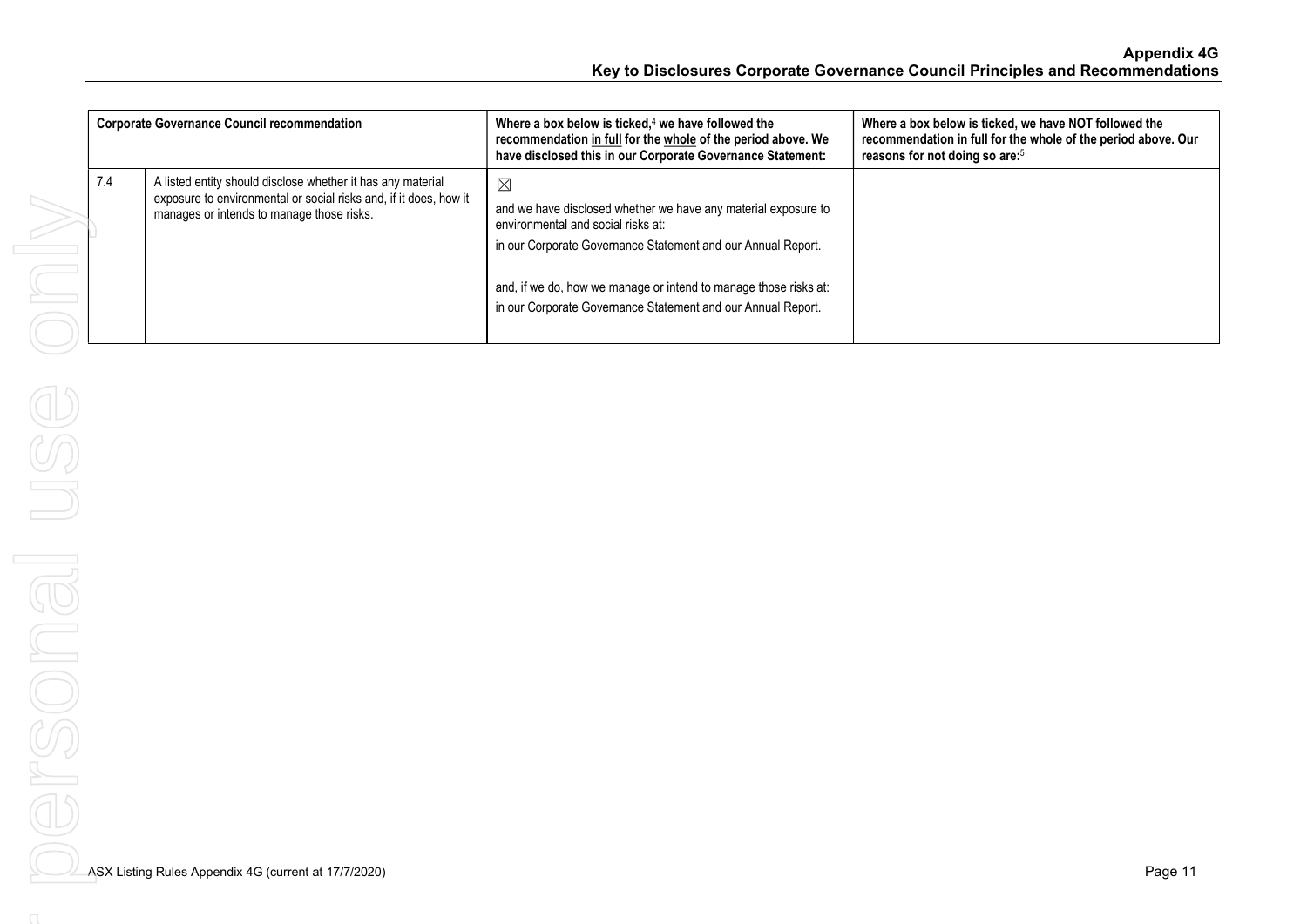|                                                        | <b>Corporate Governance Council recommendation</b>                                                                                                                                                                                                                                                                                                                                                                                                                                                        | Where a box below is ticked, $4$ we have followed the<br>recommendation in full for the whole of the period above. We<br>have disclosed this in our Corporate Governance Statement:                                                                                                                         | Where a box below is ticked, we have NOT followed the<br>recommendation in full for the whole of the period above. Our<br>reasons for not doing so are: <sup>5</sup>         |  |
|--------------------------------------------------------|-----------------------------------------------------------------------------------------------------------------------------------------------------------------------------------------------------------------------------------------------------------------------------------------------------------------------------------------------------------------------------------------------------------------------------------------------------------------------------------------------------------|-------------------------------------------------------------------------------------------------------------------------------------------------------------------------------------------------------------------------------------------------------------------------------------------------------------|------------------------------------------------------------------------------------------------------------------------------------------------------------------------------|--|
| <b>PRINCIPLE 8 - REMUNERATE FAIRLY AND RESPONSIBLY</b> |                                                                                                                                                                                                                                                                                                                                                                                                                                                                                                           |                                                                                                                                                                                                                                                                                                             |                                                                                                                                                                              |  |
| 8.1                                                    | The board of a listed entity should:<br>have a remuneration committee which:<br>(a)<br>has at least three members, a majority of whom are<br>(1)<br>independent directors; and<br>is chaired by an independent director,<br>(2)<br>and disclose:<br>the charter of the committee;<br>(3)<br>the members of the committee; and<br>(4)<br>as at the end of each reporting period, the number<br>(5)<br>of times the committee met throughout the period<br>and the individual attendances of the members at | $\boxtimes$ 8.1 (a) (1) and (2)<br>and the information referred to in paragraphs (4) and (5) at:<br>in our Corporate Governance Statement and our Annual Report.                                                                                                                                            | set out in our Corporate Governance Statement in reference to<br>⊠<br>8.1 (a) (3) we have not disclosed the Remuneration<br>Committee Charter which is available on request. |  |
|                                                        | those meetings; or<br>if it does not have a remuneration committee, disclose<br>(b)<br>that fact and the processes it employs for setting the level<br>and composition of remuneration for directors and senior<br>executives and ensuring that such remuneration is<br>appropriate and not excessive.                                                                                                                                                                                                    |                                                                                                                                                                                                                                                                                                             |                                                                                                                                                                              |  |
| 8.2                                                    | A listed entity should separately disclose its policies and<br>practices regarding the remuneration of non-executive directors<br>and the remuneration of executive directors and other senior<br>executives.                                                                                                                                                                                                                                                                                             | $\boxtimes$<br>and we have disclosed separately our remuneration policies and<br>practices regarding the remuneration of non-executive directors and<br>the remuneration of executive directors and other senior executives<br>at:<br>in our Corporate Governance Statement and our Remuneration<br>Report. |                                                                                                                                                                              |  |
| 8.3                                                    | A listed entity which has an equity-based remuneration scheme<br>should:<br>have a policy on whether participants are permitted to<br>(a)<br>enter into transactions (whether through the use of<br>derivatives or otherwise) which limit the economic risk of<br>participating in the scheme; and<br>disclose that policy or a summary of it.<br>(b)                                                                                                                                                     | $\boxtimes$<br>and we have disclosed our policy on this issue or a summary of it at:<br>in our Corporate Governance Statement and on our website:<br>www.group.reece.com/au                                                                                                                                 |                                                                                                                                                                              |  |
|                                                        | ASX Listing Rules Appendix 4G (current at 17/7/2020)                                                                                                                                                                                                                                                                                                                                                                                                                                                      |                                                                                                                                                                                                                                                                                                             | Page 12                                                                                                                                                                      |  |
|                                                        |                                                                                                                                                                                                                                                                                                                                                                                                                                                                                                           |                                                                                                                                                                                                                                                                                                             |                                                                                                                                                                              |  |